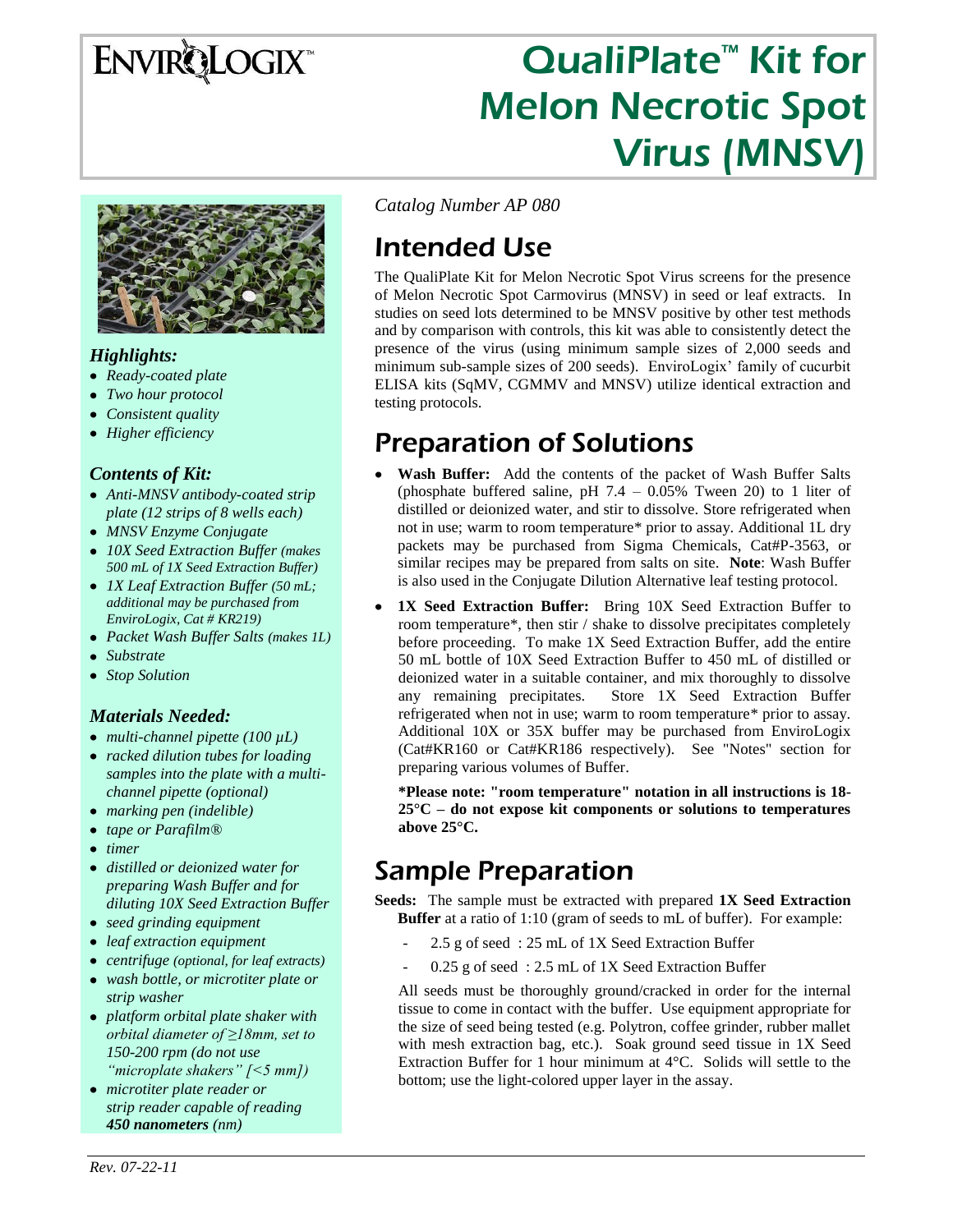

*Prepare Wash Buffer (and Seed Extraction Buffer, if testing seed)*



*Remove unneeded strips*



*Add Extraction Buffer, controls, and sample extracts*



*Mix plate, incubate*



*All incubation steps must be performed on an orbital shaker with 18+ mm orbital diameter*

- **Leaf:** The sample must be extracted with **1X Leaf Extraction Buffer** at a ratio of 1:10 (gram of leaf tissue to mL of buffer). For example:
	- 0.1 g of leaf : 1 mL of 1X Leaf Extraction Buffer

All leaf tissue must be thoroughly macerated in order for ideal sample extraction (e.g. EnviroLogix ACC 002 tube and pestle, mesh extraction bags, bead-beater apparatus). Note: extracts will be foamy.

Pull off particle-free extract to run in the test. Clarification of extracts by centrifugation is recommended (10 minutes at 1800-5000 x *g*), but not required.

### How to Run the Assay

- Read all of these instructions before running the kit.
- Allow all reagents to reach room temperature before beginning (at least 30 minutes with un-boxed plates and reagents at room temperature (18-  $25^{\circ}$ C) - do not remove strips from bag with desiccant until they have warmed up).
- **Organize all reagents, sample extracts, and pipettes so that step 1**   $\bullet$ **can be performed in 15 minutes or less;** the use of a multi-channel pipette is strongly recommended for all reagent and extract transfers.
- If more than four strips are to be run at one time, the 15 minutes is  $\bullet$ likely to be exceeded, and the use of a multi-channel pipette is recommended (see "Note" below).
- If four or fewer strips are to be run, use a disposable-tip air- $\bullet$ displacement pipette and a clean pipette tip to add Extraction Buffer or sample extract to the wells. Conjugate, Substrate, and Stop Solution may be added in the same manner; alternatively, use a repeating pipette with a disposable tip on the end of the Combitip for each of the three reagents.
- If fewer than all twelve strips are used, reseal the unneeded strips and the desiccant in the foil bag provided, and refrigerate.
- Use the well identification markings on the plate edge as a guide when  $\bullet$ adding the samples and reagents. It is recommended that at least two wells each of 1X Seed or Leaf Extraction Buffer and known-negative seed or leaf extract be run on each plate. Additional quality control samples may be added at the discretion of the user. Sample extracts may be run in either single or duplicate wells.

#### SEED OR LEAF PROTOCOL

1. Add **100 µL** of **1X Extraction Buffer**, **100 µL** of any **user-prepared negative control extract,** and **100 µL** of each **sample extract** to their respective wells. Follow the same order of addition for all reagents. Treat each plate as an independently timed assay.

**NOTE:** It is strongly recommended that a multi-channel pipette be used in steps 1, 5, 8 and 9.

- 2. Thoroughly mix the contents of the wells by moving the plate in a rapid circular motion on the bench top for 4-5 seconds. Be careful not to spill the contents!
- 3. Cover the wells with tape or Parafilm to prevent evaporation and incubate for **30 minutes** at **ambient temperature** on an **orbital shaker (with 18+ mm orbital diameter) at 150 to 200 rpm**. Note: Shaking during incubation steps is mandatory where called for. Failure to do so will result in up to 50% loss in assay sensitivity.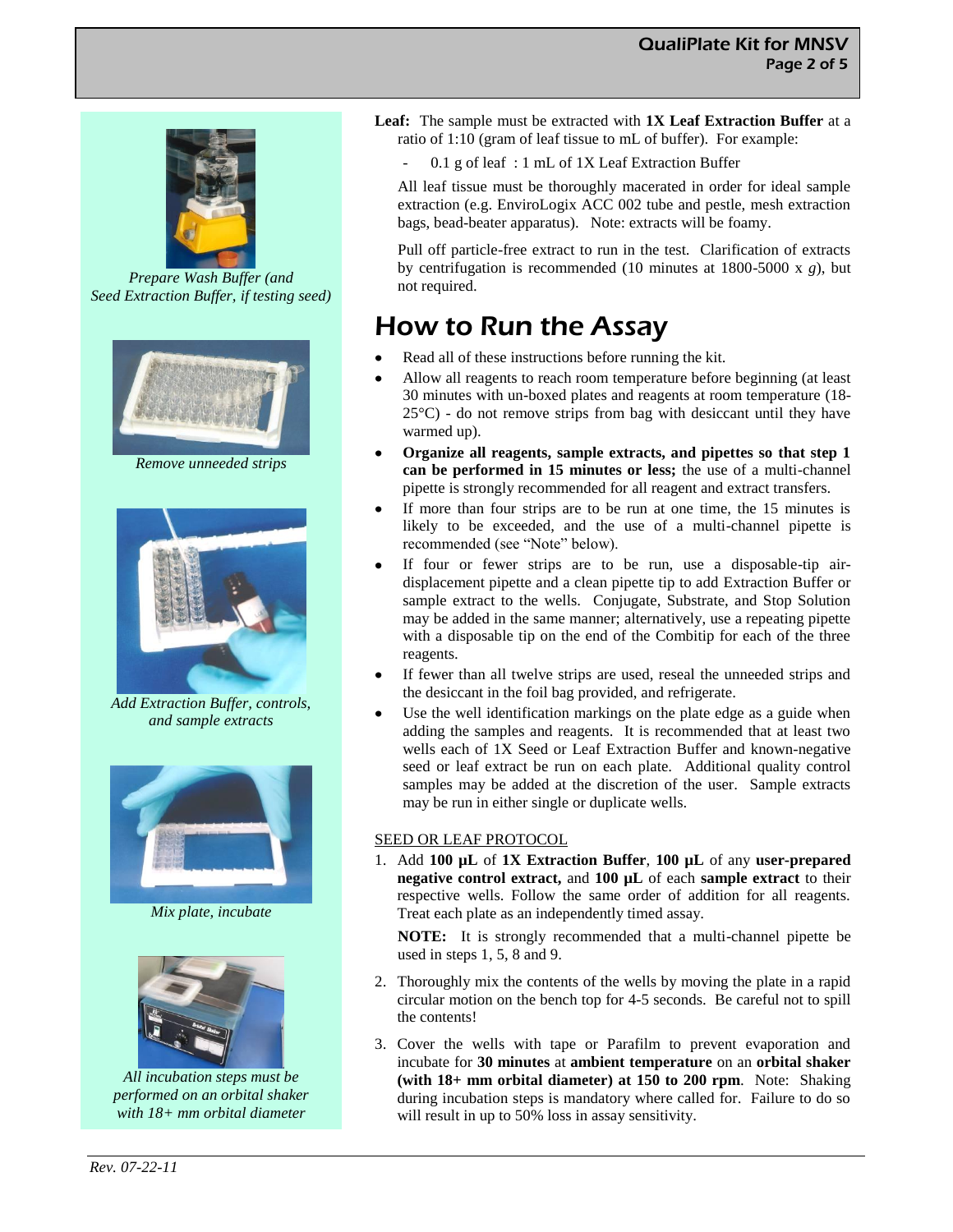

*Bottle Wash method*



*Strip Plate Wash option*



*Add conjugate, mix, incubate, wash*



*Add substrate, mix, incubate*



*Add Stop Solution*

*Seed testing protocol option: For testing convenience, at this point samples may be incubated overnight in the refrigerator (up to 16 hours at 5°C). Allow plates to come to room temperature with the rest of the kit reagents the next morning, before going on to step 4.*

- 4. After incubation, carefully remove the covering and empty the contents of the wells into a sink or other suitable container by inverting quickly and vigorously shaking the plate. Flood the wells completely with **Wash Buffer**, then empty as directed above. Repeat this wash step three more times. After the final wash, keep the plate inverted and tap firmly on a dry paper towel to remove as much Wash Buffer as possible. *If seed samples were incubated overnight, increase the number of wash cycles to 8.*
- 5. Add **100 µL** of **MNSV Enzyme Conjugate** to each well.
- 6. Thoroughly mix the contents of the wells, as in step 2. Cover the wells with new tape or Parafilm and **incubate** for **1 hour** at **ambient temperature** on an **orbital plate shaker as described above.** Note: Shaking during incubation steps is mandatory where called for. Failure to do so will result in up to 50% loss in assay sensitivity.
- 7. Wash the wells again as described in step 4. Alternatively, perform four washes (300 µL/well) with a microtiter plate or strip washer.
- 8. Add **100 µL** of **Substrate** to each well. Thoroughly mix the contents of the wells by moving the plate in a rapid circular motion on the bench top for 20-30 seconds. Cover the wells with new tape or Parafilm and incubate for **30 minutes** (for best results) at **ambient temperature**.
- 9. Add **100 µL** of **Stop Solution** to each well and mix briefly. This will change the blue color in the wells to yellow. Read the plate at **450 nm**, with a reference wavelength between 600 and 650 nm. Read the stopped plate within 30 minutes; color may fade beyond that time.

**NOTE: Stop Solution is 1 N HCl. Handle carefully.**

### How to Interpret the Results

### Spectrophotometric Measurement

Set the wavelength of the microtiter plate reader to **450 nanometers** (nm). (If it has dual wavelength capability, use 600, 630 or 650 nm as the reference wavelength.)

### Interpreting Results

Compare the Optical Density (OD) of the sample extracts to those of the mean Extraction Buffer wells, or preferably, to known-negative seed or leaf extract wells, to determine presence or absence of MNSV in the sample extract. Samples with absorbances significantly greater than those of the Seed or Leaf Extraction Buffer and/or negative extract wells are presumed to be positive for MNSV.

General Guidelines:

- Mean OD of Extraction Buffer wells should not exceed 0.10.
- Mean OD of MNSV-free seed or leaf extracts should not exceed 0.15.

If test results consistently fall outside these guidelines, please contact EnviroLogix' technical service.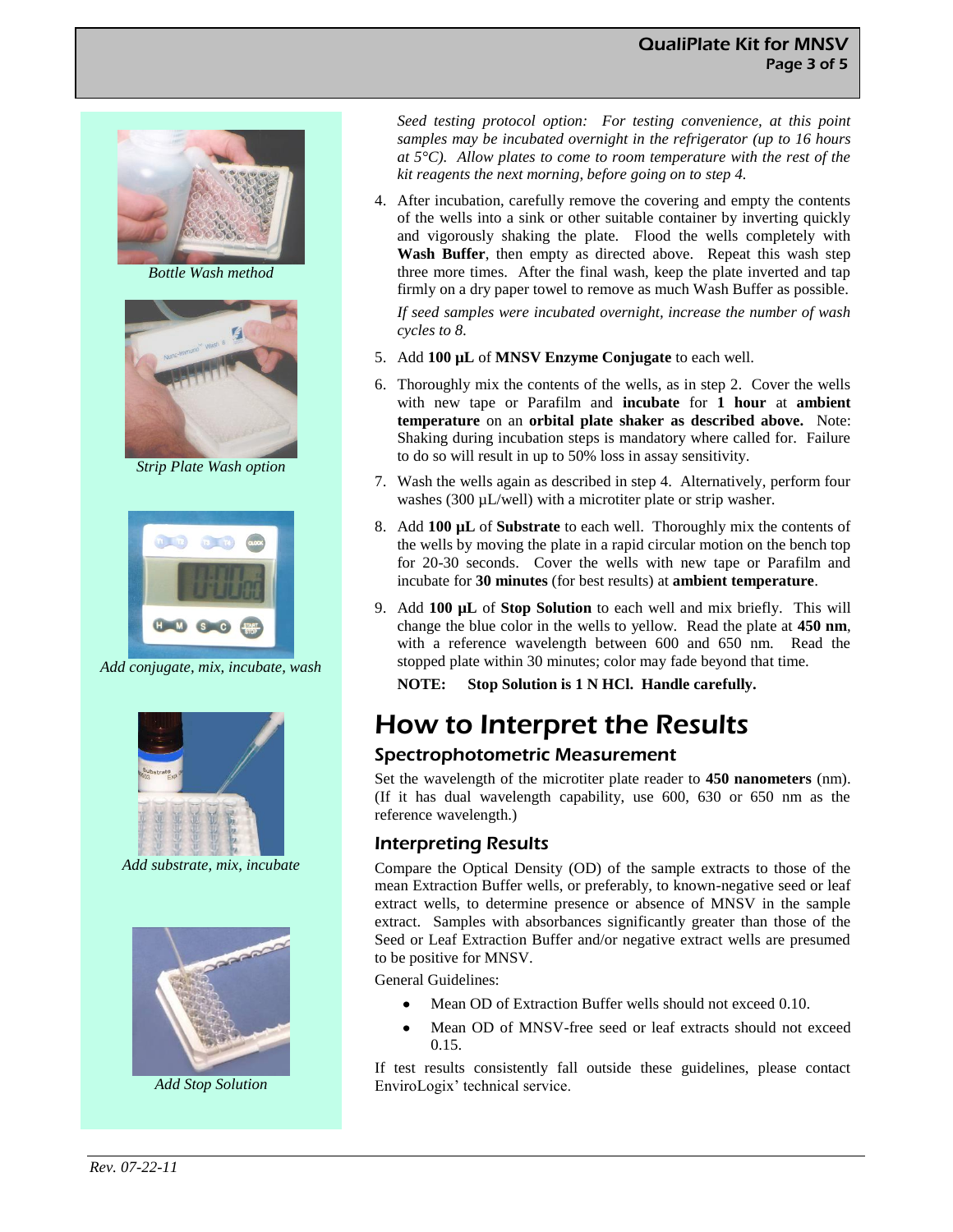

*Read plates in a Plate Reader at 450 nm within 30 minutes of the addition of Stop Solution.*



### Precautions and Notes

- Observe any applicable regulations, federal or state guidelines, or in- $\bullet$ house lab safety protocols when disposing of samples and kit reagents.
- Store all QualiPlate components at 4°C to 8°C (39°F to 46°F) when not in use.
- Do not expose QualiPlate components to temperatures greater than  $\bullet$ 37°C (99°F) or less than 2°C (36°F) for optimum performance.
- Allow all reagents to reach ambient temperature (18-25°C) before use.  $\bullet$
- Do not use kit components after the expiration date.
- Do not use reagents or test plates from one QualiPlate with reagents or  $\bullet$ test plates from a different QualiPlate type or different lot number.
- Do not use samples prepared for analysis in other test kits; do not run  $\bullet$ sample extracts prepared for this assay in other brands of test kits.
- **Do not expose Substrate to sunlight** during pipetting or while  $\bullet$ incubating in the test wells.
- **Be sure to read the results of stopped color development at 450 nm,**   $\bullet$ **not 405 nm.**
- Do not dilute or adulterate test reagents or use samples not called for in  $\bullet$ the test procedure.
- Quality of results is dependent upon following the assay protocol as  $\bullet$ directed.
- As with all tests, it is recommended that results be confirmed by an  $\bullet$ alternate method when necessary.
- **Preparing 1X Seed Extraction Buffer:** The following table shows the formulas for preparing alternative volumes of Seed Extraction Buffer. Always make sure the concentrated buffer is in solution before using it.

| <b>10X Extraction Buffer</b>              | <b>Finished Volume</b> |     |     |                     |  |  |
|-------------------------------------------|------------------------|-----|-----|---------------------|--|--|
| $(KR160, 50 \text{ or } 1000 \text{ mL})$ | 10L                    | 5L  | 2L  | 0.5L                |  |  |
| Start with water $(L)$                    |                        | 4.5 | 1.8 | 0.45                |  |  |
| <b>Add 10X Extraction</b><br>Buffer (mL)  | 1000<br>1 lg bottle)   | 500 | 200 | 50<br>(1 sm bottle) |  |  |

Follow steps in order when diluting 35X Seed Extraction Buffer:

| <b>35X Extraction Buffer</b>           | <b>Finished Volume</b> |       |                |      |      |      |  |  |
|----------------------------------------|------------------------|-------|----------------|------|------|------|--|--|
| $(KR186, 500$ mL)                      | 35L                    | 20L   | 17.5L          | 10L  | 5L   | 2L   |  |  |
| 1. Start with water $(L)$              | 34                     | 19.43 | 17             | 9.71 | 4.86 | 1.94 |  |  |
| 2. Add PVP $(g)$ ,<br>stir to dissolve | 700                    | 400   | 350            | 200  | 100  | 40   |  |  |
| 3. Add 35X Extraction<br>Buffer (mL)   | 1000                   | 571   | 500<br>bottle) | 286  | 143  | 57   |  |  |